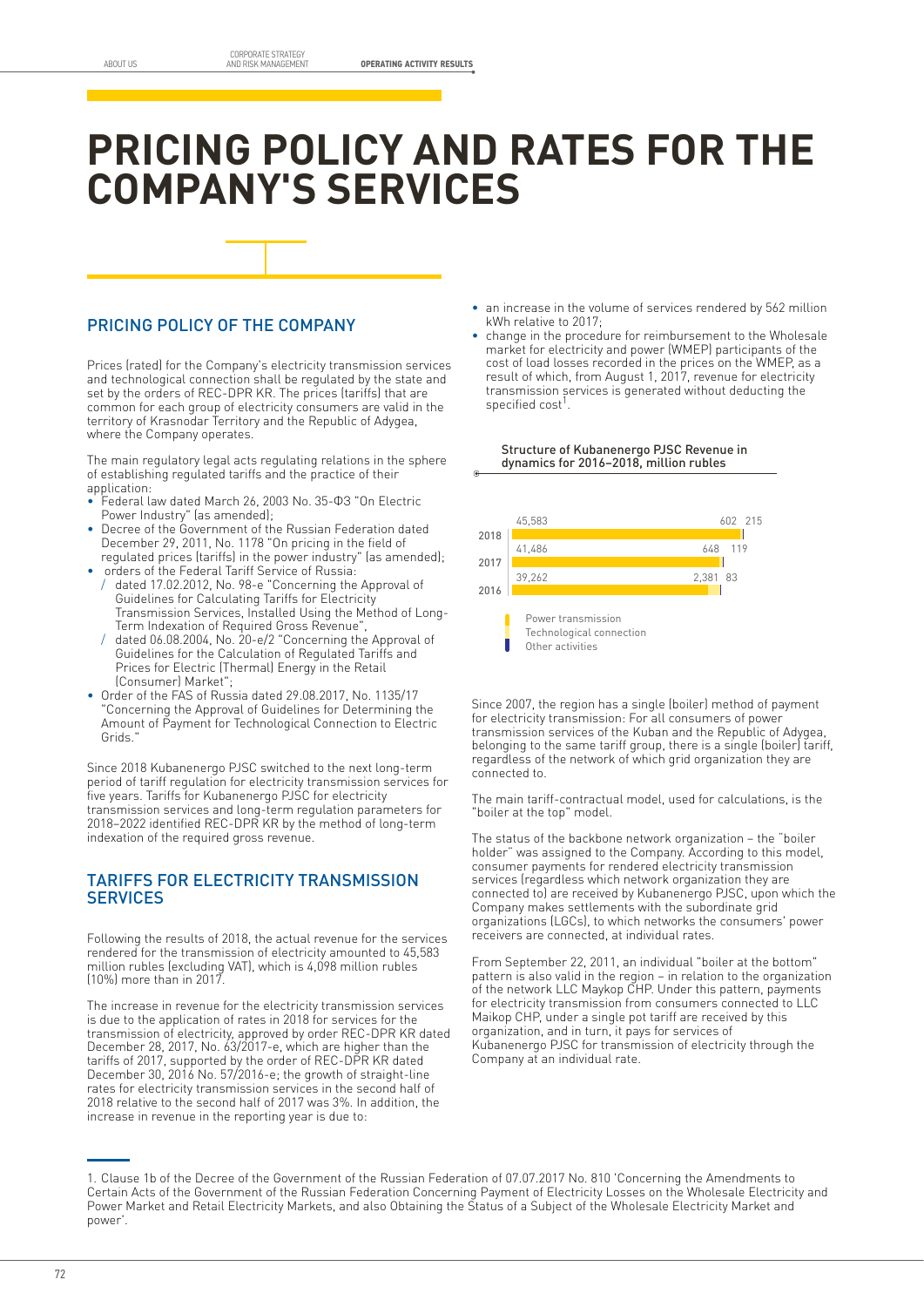$\odot$ 

 $\odot$ 

 $\odot$ 

For LLC "Maikop CHP" by the order of REC-DPR KR dated December 28, 2017, No. 64/2017-э, the following individual rates for 2018 were established by the order dated January 17, 2018, No. 1/2018-e:

| LLC "MAIKOP CHP" -<br><b>KUBANENERGO PJSC</b> | <b>BINOMIAL RATE</b>                                             |                                                                      |                                     |
|-----------------------------------------------|------------------------------------------------------------------|----------------------------------------------------------------------|-------------------------------------|
|                                               | <b>RATE FOR THE MAINTENANCE OF</b><br><b>ELECTRICAL NETWORKS</b> | <b>RATE FOR PAYMENT OF TECHNOLOGICAL</b><br><b>EXPENSES (LOSSES)</b> | <b>STRAIGHT-LINE</b><br><b>RATE</b> |
|                                               | from 01.01.2018 to 30.06.2018                                    |                                                                      |                                     |
|                                               | 213,058.75<br>rubles/MW . months                                 | $610.61$ rubles /MW $\bullet$ h                                      | 1.56681 rubles<br>/MW • h           |
|                                               | from 01.07.2018 to 31.12.2018                                    |                                                                      |                                     |
|                                               | 213,058.75<br>rubles/MW . months                                 | $610.61$ rubles /MW $\bullet$ h                                      | 1.56681 rubles<br>/MW • h           |

By the order of REC-DPR KR dated December 28, 2017, No. 63/2017-e, with account for the changes made by orders dated January 17, 2017 No. 1/2018-e and from 06.06.2018 No. 39/2018-e, the uniform (boiler) rates for electricity transmission services by the grids of the Krasnodar Territory and the Republic of Adygea were approved for 2018:for the "Other consumers" rate classification:

|                |                                                                                    |                                  | <b>VOLTAGE RANGES</b> |                                   |                                    |                    |
|----------------|------------------------------------------------------------------------------------|----------------------------------|-----------------------|-----------------------------------|------------------------------------|--------------------|
| <b>SEQ NO.</b> | <b>RATE CLASSIFICATIONS OF ELECTRICITY</b><br><b>CONSUMERS (POWER)</b>             | <b>UNIT OF</b><br><b>MEASURE</b> | <b>HIGH VOLTAGE</b>   | <b>MEDIUM</b><br><b>VOLTAGE I</b> | <b>MEDIUM</b><br><b>VOLTAGE II</b> | <b>LOW VOLTAGE</b> |
| Ι.             | Other consumers (tariffs are specified without VAT)                                |                                  |                       |                                   |                                    | First half-year    |
| 1.1.           | Binomial rate                                                                      |                                  |                       |                                   |                                    |                    |
| 1.1.1.         | - rate for the maintenance of electrical<br>networks                               | rubles/<br>MW • months           | 1,129,186.90          | 885.434.32                        | 1.077.011.46                       | 1,440,219.10       |
| 1.1.2.         | - rate for payment of technological<br>consumption (losses) in electrical networks | rubles/<br>MW . hours            | 92.44                 | 161.42                            | 388.99                             | 1,131.32           |
| 1.2.           | Straight-line rate                                                                 | rubles/<br>kMW . hours           | 1.83204               | 2.12775                           | 3.28180                            | 4.38301            |
| 2.             | Other consumers (tariffs are specified without VAT)                                |                                  |                       |                                   |                                    | Second half-year   |
| 2.1.           | Binomial rate                                                                      |                                  |                       |                                   |                                    |                    |
| 2.1.1.         | - rate for the maintenance of electrical<br>networks                               | rubles/<br>MW • months           | 1,162,401.83          | 910,277.24                        | 1,108,226.61                       | 1,477,709.95       |
| 2.1.2.         | - rate for payment of technological<br>consumption (losses) in electrical networks | rubles/<br>MW . hours            | 95.56                 | 167.47                            | 403.36                             | 1.175.00           |
| 2.2.           | Straight-line rate                                                                 | rubles/<br>kMW • hours           | 1.88700               | 2.19158                           | 3.38025                            | 4.51450            |

#### For the tariff group "Population and categories of consumers equated to it:

| <b>SEQ NO.</b> | <b>RATE CLASSIFICATIONS OF ELECTRICITY CONSUMERS (POWER)</b>                                                                                                                                                                                                                                                                                                                                                                                                                                                                                                                                                                                                                                                                                                                                                                                                                                                                                                                                                                                                                                                                                                                                                                                                                                                                                                                                                                                                                                                                                                                                                                                                                                                                                                                                                                                              | <b>UNIT OF MEASURE</b> | <b>FIRST</b><br><b>HALF-YEAR</b> | <b>SECOND</b><br><b>HALF-YEAR</b> |  |  |
|----------------|-----------------------------------------------------------------------------------------------------------------------------------------------------------------------------------------------------------------------------------------------------------------------------------------------------------------------------------------------------------------------------------------------------------------------------------------------------------------------------------------------------------------------------------------------------------------------------------------------------------------------------------------------------------------------------------------------------------------------------------------------------------------------------------------------------------------------------------------------------------------------------------------------------------------------------------------------------------------------------------------------------------------------------------------------------------------------------------------------------------------------------------------------------------------------------------------------------------------------------------------------------------------------------------------------------------------------------------------------------------------------------------------------------------------------------------------------------------------------------------------------------------------------------------------------------------------------------------------------------------------------------------------------------------------------------------------------------------------------------------------------------------------------------------------------------------------------------------------------------------|------------------------|----------------------------------|-----------------------------------|--|--|
|                | Population and categories of consumers equated to it (rates are indicated excluding VAT)                                                                                                                                                                                                                                                                                                                                                                                                                                                                                                                                                                                                                                                                                                                                                                                                                                                                                                                                                                                                                                                                                                                                                                                                                                                                                                                                                                                                                                                                                                                                                                                                                                                                                                                                                                  |                        |                                  |                                   |  |  |
| 1.1.           | Population and similar categories of consumers, except for those specified in paragraphs 1.2 and 1.3: utility service providers<br>(homeowners' associations, housing, and construction, housing or other specialized consumer cooperatives or management<br>organizations), consuming electricity (power) for the provision of utilities to owners and users of residential premises and<br>maintenance of the common property of apartment buildings; landlords (or persons authorized by them), providing citizens with<br>residential premises of specialized housing, including residential premises in dormitories, residential premises of a temporary public<br>housing, living quarters in the houses of the social service system of the population, living quarters of the fund for the temporary<br>settlement of internally displaced persons, living quarters of the fund for the temporary residence of persons recognized as refugees,<br>as well as residential premises for social protection of specific categories of citizens, acquiring electricity (power) to provide utilities<br>services to users of such residential premises in the capacity of electricity consumption by the population and maintenance of<br>common areas in houses, which have residential premises of specialized housing stock; legal entities and individuals, acquiring<br>electricity (power) for consumption for household needs in settlements and suburban areas with military units and making payments<br>under the contract of power supply, according to the indications of a standard electricity metering device.<br>The last resort providers, energy service, power supply organizations, purchasing electricity (power) for further sale to the population<br>and categories of consumers, similar to the one, indicated in this clause. |                        |                                  |                                   |  |  |
|                | Straight-line rate fincluding differentiated by two and three zones of                                                                                                                                                                                                                                                                                                                                                                                                                                                                                                                                                                                                                                                                                                                                                                                                                                                                                                                                                                                                                                                                                                                                                                                                                                                                                                                                                                                                                                                                                                                                                                                                                                                                                                                                                                                    | rubles/                | 262623                           | 250509                            |  |  |

Straight-line rate (including differentiated by two and three zones of the day) rubles/ kMW • hours 2.62623 2.50509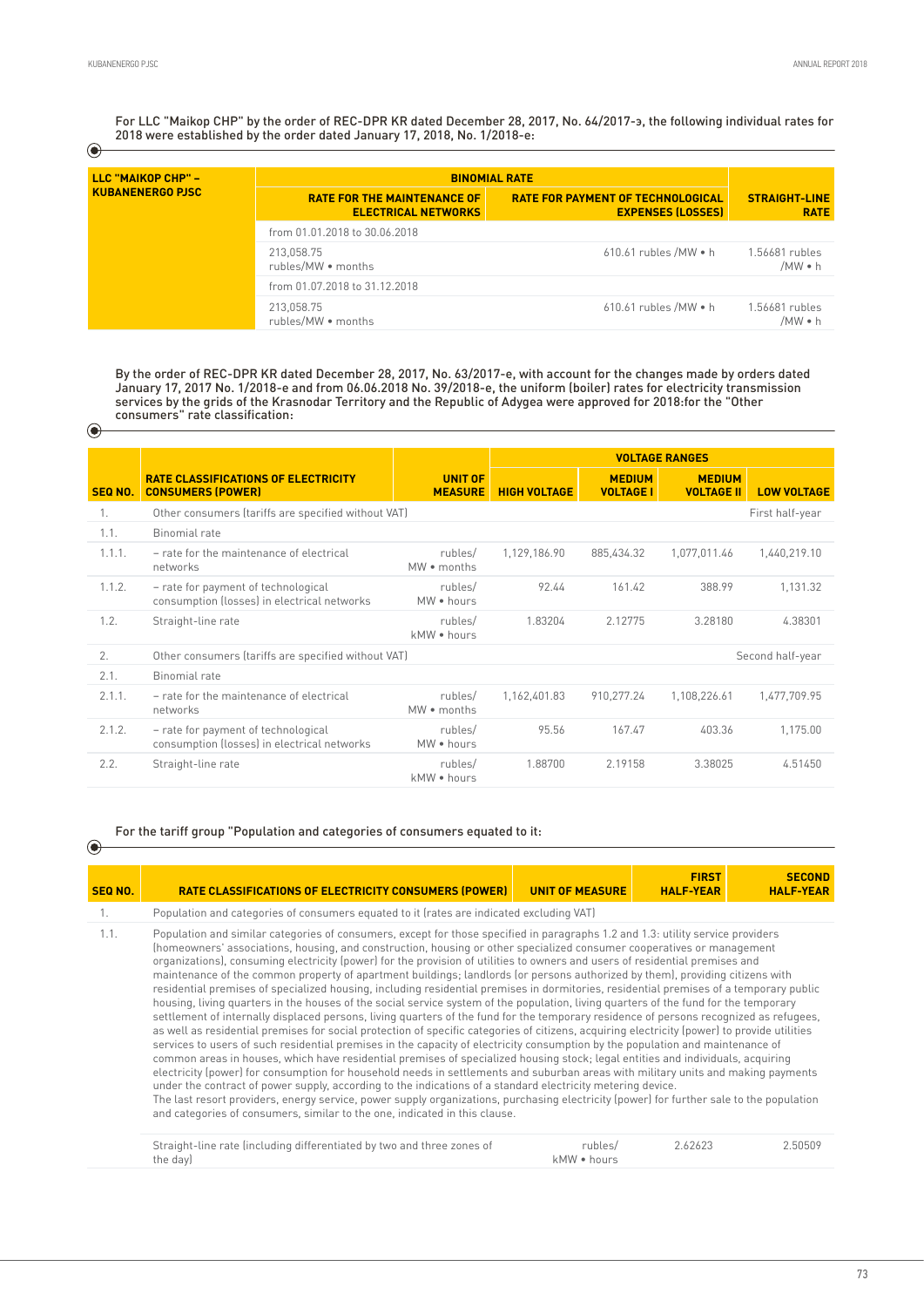| <b>SEQ NO.</b> | <b>RATE CLASSIFICATIONS OF ELECTRICITY CONSUMERS (POWER)</b>                                                                                                                                                                                                                                                                                                                                                                                                                                                                                                                                                                                                                                                                                                                                                                                                                                                                                                                                                                                                                                                                                                                                                                                                                                                                                                                                                                                                                                                                                                                                                                                                                                                                                                                                                                                                                                                                            | <b>UNIT OF MEASURE</b> | <b>FIRST</b><br><b>HALF-YEAR</b> | <b>SECOND</b><br><b>HALF-YEAR</b> |  |  |  |
|----------------|-----------------------------------------------------------------------------------------------------------------------------------------------------------------------------------------------------------------------------------------------------------------------------------------------------------------------------------------------------------------------------------------------------------------------------------------------------------------------------------------------------------------------------------------------------------------------------------------------------------------------------------------------------------------------------------------------------------------------------------------------------------------------------------------------------------------------------------------------------------------------------------------------------------------------------------------------------------------------------------------------------------------------------------------------------------------------------------------------------------------------------------------------------------------------------------------------------------------------------------------------------------------------------------------------------------------------------------------------------------------------------------------------------------------------------------------------------------------------------------------------------------------------------------------------------------------------------------------------------------------------------------------------------------------------------------------------------------------------------------------------------------------------------------------------------------------------------------------------------------------------------------------------------------------------------------------|------------------------|----------------------------------|-----------------------------------|--|--|--|
| 1.2.           | The population, living in urban areas in houses equipped in the prescribed manner with stationary electric stoves and (or) electrical<br>heating installations and equated to them: utility service providers (homeowners' associations, housing, and construction, housing or<br>other specialized consumer cooperatives or management organizations), consuming electricity (power) for the provision of utilities to<br>owners and users of residential premises and maintenance of the common property of apartment buildings; landlords (or persons<br>authorized by them), providing citizens with residential premises of specialized housing, including residential premises in<br>dormitories, residential premises of a temporary public housing, living quarters in the houses of the social service system of the<br>population, living quarters of the fund for the temporary settlement of internally displaced persons, living quarters of the fund for the<br>temporary residence of persons recognized as refugees, as well as residential premises for social protection of specific categories of<br>citizens, acquiring electricity (power) to provide utilities services to users of such residential premises in the capacity of electricity<br>consumption by the population and maintenance of common areas in houses, which have residential premises of specialized housing<br>stock; legal entities and individuals, acquiring electricity (power) for consumption for household needs in settlements and suburban<br>areas with military units and making payments under the contract of power supply, according to the indications of a standard<br>electricity metering device.<br>The last resort providers, energy service, power supply organizations, purchasing electricity (power) for further sale to the population<br>and categories of consumers, similar to the one, indicated in this clause. |                        |                                  |                                   |  |  |  |
|                | Straight-line rate (including differentiated by two and three zones of<br>the day)                                                                                                                                                                                                                                                                                                                                                                                                                                                                                                                                                                                                                                                                                                                                                                                                                                                                                                                                                                                                                                                                                                                                                                                                                                                                                                                                                                                                                                                                                                                                                                                                                                                                                                                                                                                                                                                      | rubles/<br>kMW . hours | 1.49912                          | 1.33560                           |  |  |  |
| 1.3.           | Population living in rural settlements and equated to them: utility service providers (homeowners' associations, housing, and<br>construction, housing or other specialized consumer cooperatives or management organizations), consuming electricity (power) for<br>the provision of utilities to owners and users of residential premises and maintenance of the common property of apartment<br>buildings; landlords (or persons authorized by them), providing citizens with residential premises of specialized housing, including<br>residential premises in dormitories, residential premises of a temporary public housing, living quarters in the houses of the social<br>service system of the population, living quarters of the fund for the temporary settlement of internally displaced persons, living<br>quarters of the fund for the temporary residence of persons recognized as refugees, as well as residential premises for social<br>protection of specific categories of citizens, acquiring electricity (power) to provide utilities services to users of such residential<br>premises in the capacity of electricity consumption by the population and maintenance of common areas in houses, which have<br>residential premises of specialized housing stock; legal entities and individuals, acquiring electricity (power) for consumption for<br>household needs in settlements and suburban areas with military units and making payments under the contract of power supply,<br>according to the indications of a standard electricity metering device.<br>The last resort providers, energy service, power supply organizations, purchasing electricity (power) for further sale to the population<br>and categories of consumers, similar to the one, indicated in this clause.                                                                                                                         |                        |                                  |                                   |  |  |  |
|                | Straight-line rate (including differentiated by two and three zones of<br>the day)                                                                                                                                                                                                                                                                                                                                                                                                                                                                                                                                                                                                                                                                                                                                                                                                                                                                                                                                                                                                                                                                                                                                                                                                                                                                                                                                                                                                                                                                                                                                                                                                                                                                                                                                                                                                                                                      | rubles/<br>kMW . hours | 1.49912                          | 1.33560                           |  |  |  |
| 1.4.           | Categories of consumers equivalent to the population, with the exception of the pricing basics specified in clause 71 (1):                                                                                                                                                                                                                                                                                                                                                                                                                                                                                                                                                                                                                                                                                                                                                                                                                                                                                                                                                                                                                                                                                                                                                                                                                                                                                                                                                                                                                                                                                                                                                                                                                                                                                                                                                                                                              |                        |                                  |                                   |  |  |  |
| 1.4.1.         | Associations of private gardeners and market-gardeners - are non-profit organizations established by citizens voluntarily to assist its<br>members in solving common social and economic problems of individual gardeners and market-gardeners and country houses.<br>The last resort providers, energy-service, power supply organizations, acquiring electricity (power) for further sale to the class of<br>consumers, equivalent to the population specified in this clause.                                                                                                                                                                                                                                                                                                                                                                                                                                                                                                                                                                                                                                                                                                                                                                                                                                                                                                                                                                                                                                                                                                                                                                                                                                                                                                                                                                                                                                                        |                        |                                  |                                   |  |  |  |
|                | Straight-line rate (including differentiated by two and three zones of<br>the day)                                                                                                                                                                                                                                                                                                                                                                                                                                                                                                                                                                                                                                                                                                                                                                                                                                                                                                                                                                                                                                                                                                                                                                                                                                                                                                                                                                                                                                                                                                                                                                                                                                                                                                                                                                                                                                                      | rubles/<br>kMW . hours | 2.62623                          | 2.50509                           |  |  |  |
| 1.4.2.         | Legal entities, acquiring electricity (power) for consumption by convicted persons in premises for their maintenance, are subject to<br>the availability of separate electricity metering for the specified premises.<br>The last resort providers, energy-service, power supply organizations, acquiring electricity (power) for further sale to the class of<br>consumers, equivalent to the population specified in this clause.                                                                                                                                                                                                                                                                                                                                                                                                                                                                                                                                                                                                                                                                                                                                                                                                                                                                                                                                                                                                                                                                                                                                                                                                                                                                                                                                                                                                                                                                                                     |                        |                                  |                                   |  |  |  |
|                | Straight-line rate (including differentiated by two and three zones of<br>the day)                                                                                                                                                                                                                                                                                                                                                                                                                                                                                                                                                                                                                                                                                                                                                                                                                                                                                                                                                                                                                                                                                                                                                                                                                                                                                                                                                                                                                                                                                                                                                                                                                                                                                                                                                                                                                                                      | rubles/<br>kMW . hours | 2.62623                          | 2.50509                           |  |  |  |
| 1.4.3.         | Religious organizations contained at the expense of the parishioners.<br>The last resort providers, energy-service, power supply organizations, acquiring electricity (power) for further sale to the class of<br>consumers, equivalent to the population specified in this clause.                                                                                                                                                                                                                                                                                                                                                                                                                                                                                                                                                                                                                                                                                                                                                                                                                                                                                                                                                                                                                                                                                                                                                                                                                                                                                                                                                                                                                                                                                                                                                                                                                                                     |                        |                                  |                                   |  |  |  |
|                | Straight-line rate (including differentiated by two and three zones of<br>the day)                                                                                                                                                                                                                                                                                                                                                                                                                                                                                                                                                                                                                                                                                                                                                                                                                                                                                                                                                                                                                                                                                                                                                                                                                                                                                                                                                                                                                                                                                                                                                                                                                                                                                                                                                                                                                                                      | rubles/<br>kMW . hours | 2.62623                          | 2.50509                           |  |  |  |
| 1.4.4.         | Associations of citizens, acquiring electricity (power) for use in their outbuildings (cellars, sheds): non-profit associations of citizens<br>(garage construction, garage cooperatives) and citizens, owning detached garages, acquiring electricity (power) for purposes of<br>consumption for household needs, and not used for commercial activities.<br>The last resort providers, energy-service, power supply organizations, acquiring electricity (power) for further sale to the class of<br>consumers, equivalent to the population specified in this clause.                                                                                                                                                                                                                                                                                                                                                                                                                                                                                                                                                                                                                                                                                                                                                                                                                                                                                                                                                                                                                                                                                                                                                                                                                                                                                                                                                                |                        |                                  |                                   |  |  |  |
|                | Straight-line rate (including differentiated by two and three zones of<br>the day)                                                                                                                                                                                                                                                                                                                                                                                                                                                                                                                                                                                                                                                                                                                                                                                                                                                                                                                                                                                                                                                                                                                                                                                                                                                                                                                                                                                                                                                                                                                                                                                                                                                                                                                                                                                                                                                      | rubles/<br>kMW . hours | 2.62623                          | 2.50509                           |  |  |  |